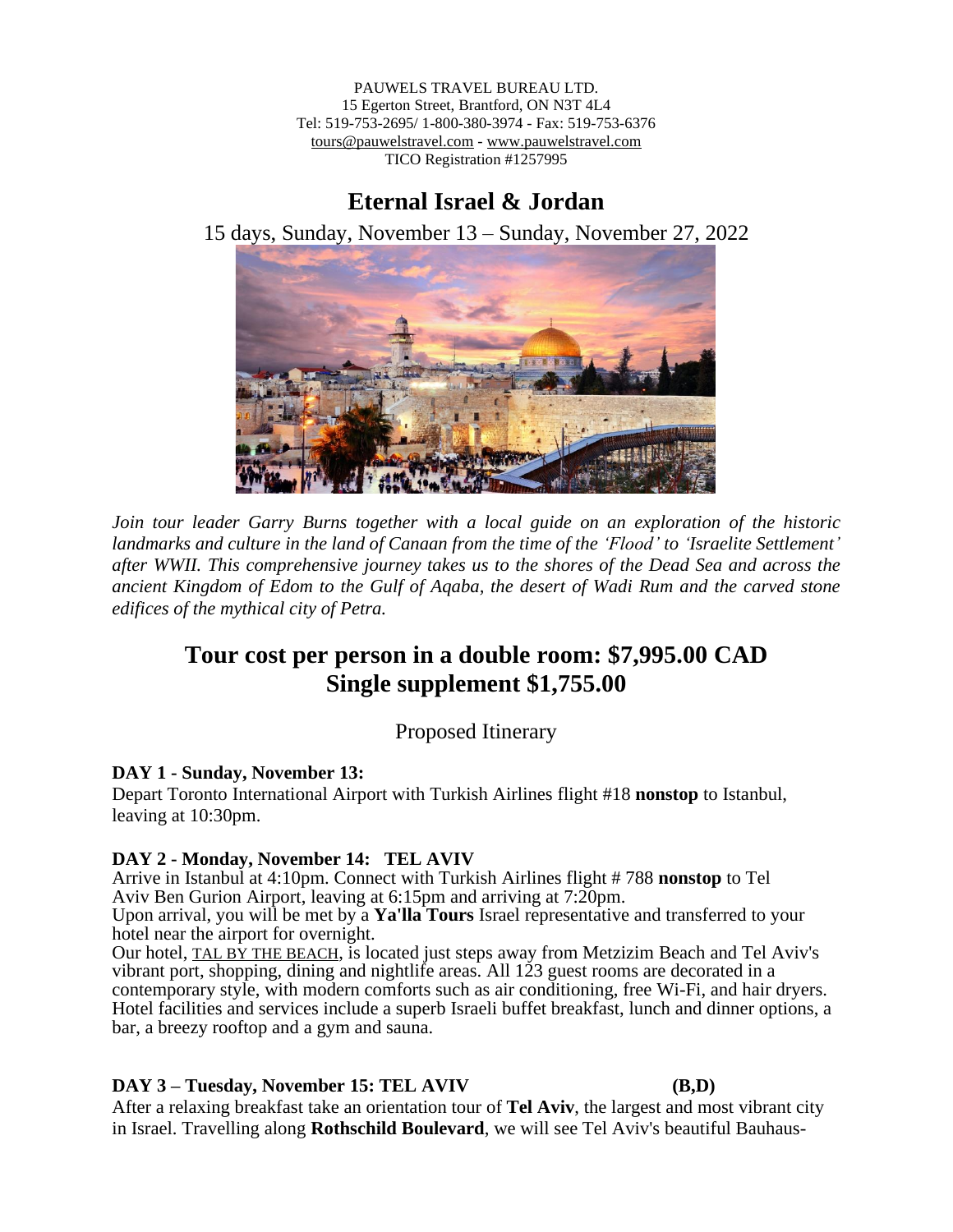style architecture. The area is known as the White City and is recognized as a UNESCO World Heritage Site. At the **Ayalon Institute** near Rehovot, visit an underground ammunition factory that operated in 1948, unbeknownst to the British who prevented the Jews from buying or manufacturing any weapons in anticipation of the Arab invasion of Israel. Return to Tel Aviv with a stop at **Rabin's Square**, place of assassination of Prime Minister Itzhak Rabin, and visit the newly renovated **Independence Hall**, commemorating the declaration of the founding of the State of Israel on the 14th of May 1948. We continue through **Neve Tzedek** Tel Aviv's very first neighbourhood to the ancient port of **Jaffo**, with its legendary **Rock of Andromeda** and where Jonah, disobeying the Lord, boarded a ship bound for Tarshish...(Jonah1:2-16). Take time to browse the shops and galleries in **Old Jaffo** where, "Peter stayed for several days in Joppa with a tanner named Simon"(Acts 9:43). Nearby we'll explore the beautifully renovated **Tahana** (old railroad station) with many upscale boutiques, cafes and restaurants. Welcome dinner tonight will be at a pleasant restaurant by the Mediterranean. Return to the hotel for overnight.

#### **DAY 4 – Wednesday, November 16: TIBERIAS (B,L,D)**

Depart Tel Aviv and drive north to the ruins of **Caesarea**, a large port city built by Herod the Great to honour Caesar Augustus. Herod built a port in the bay and erected all the cultural institutions found in every great Greco-Roman city: a theatre, a hippodrome, and a luxurious bathhouse. In order to supply water to the city's ever-growing population, he built an aqueduct system stretching from the springs of Mt. Carmel to Caesarea.

Moving on to **Daliat el Carmel** where we'll learn about Druze society, their role in the Israeli military and their sacrifice for the security of Israel. We'll also experience authentic Druze cooking and hospitality in a home environment during a visit to **Noura's Kitchen**. After lunch we make our way to **Haifa,** Israel's largest port, located between Mt. Carmel and the Mediterranean Sea. Haifa is the largest of Israel's few mixed Jewish-Arab cities, and the world centre of the Baha'i faith. Here we encounter the fascinating Persian Gardens surrounding the **Shrine of the Baha'i** located on the slope of Mt. Carmel. Driving north to **Acko,** (ancient Acre) another mixed Jewish Arab city and the maritime capital of the Crusader Kingdom recognized as another UNESCO World Heritage Site. Here we'll visit the Knights' Halls of the **Hospitaller Fortress** one of the most beautiful and impressive remains from this period in Israel's history. Following our exploration of Acko we head for our hotel in Tiberias on the **Sea of Galilee** for dinner and overnight.

Our hotel, NOF [GINOSAR,](https://www.ginosar.co.il/en/hotel/) is a four star hotel surrounded by lawns and private gardens on the waterfront of the Sea of Galilee. <https://english.ginosar.co.il/>

## **DAY 5 - Thursday, November 17: TIBERIAS (B, D)**

Drive to Zafed steeped in the mystical tradition of Kabbalah and one of the four holiest Jewish cities. Here we meet with Kabbalist artist **David Friedman** for a fascinating talk about Kabbalah and Kabbalist art. Afterward we have time to browse the many galleries, shops and cafes of this ancient city set in the dense pine forests of the Upper Galilee. From Zafed we go off the beaten track to the **Golan Heights** by **4X4 jeep** and stop to gaze over the Galilee as the Syrians once did. In the Valley of the Tears, hear the moving story of the brave Kahalani's battle to secure the Golan Heights during the Yom Kippur War. Proceeding to **Mt. Bental** we'll have an outstanding view of the Upper Galilee from the Golan Heights then move on to the **Pelter Winery** in Kibbutz Ein Zivan where we'll tour their winery, and distillery with time to taste the wines and enjoy a leisurely lunch. Back into our jeeps for a short hop to **Katzrin**, the only city in the Golan Heights. It is home to the famous **Golan Winery** giving us another opportunity to test our olfactory skills followed by a pleasant return to our hotel for **dinner** and overnight.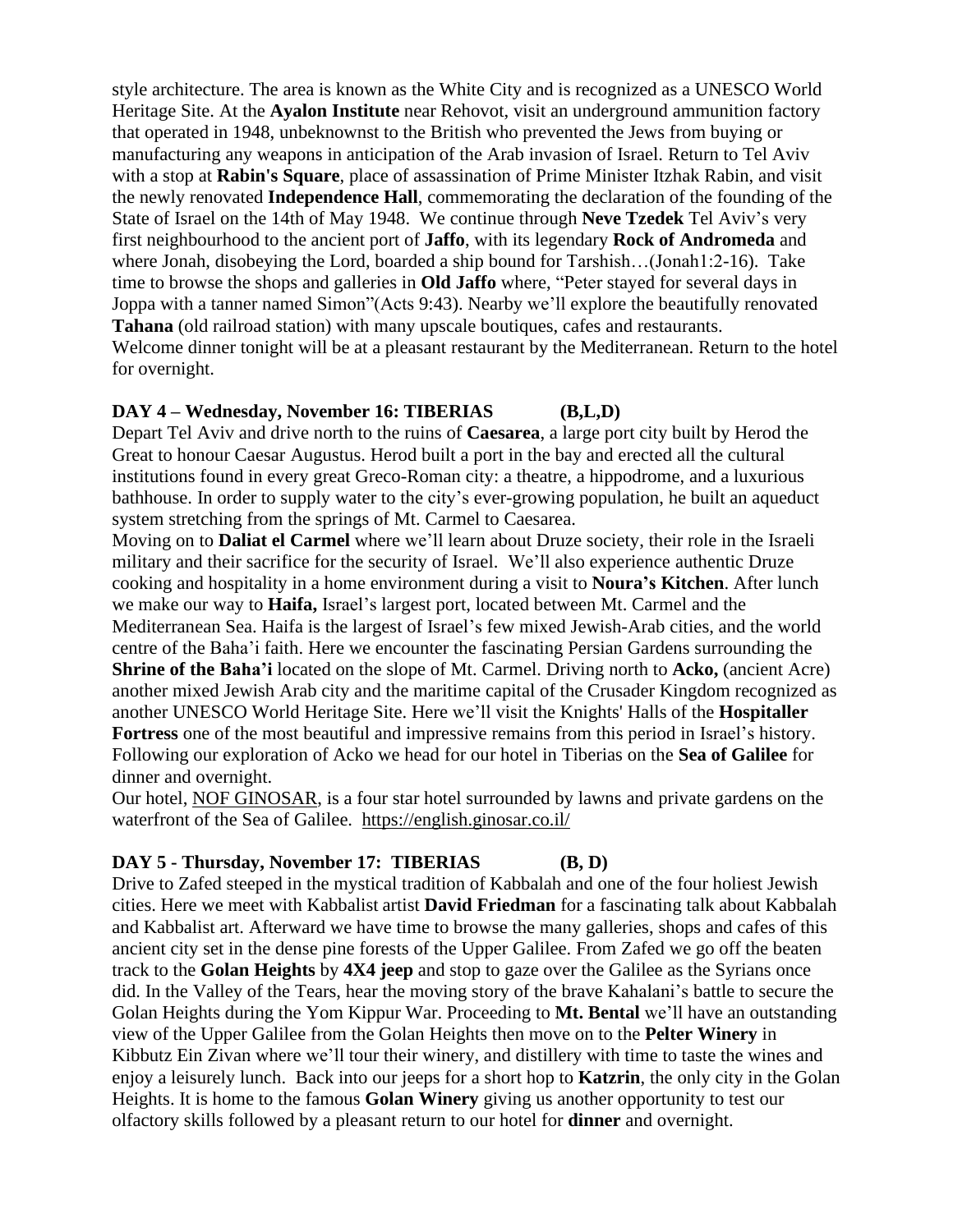## **DAY 6 – Friday, November 18: TIBERIAS (B,L,D)**

Take a boat-ride on the Sea of Galilee to examine the 2,000-year-old **Genosar Boat** discovered in 1986. Nearby, we visit the New Testament fishing village of **Magdala** thought to be the home of Mary Magdalene whose epithet '*the Magdalene'* suggests she came from Magdala where Jesus practiced his healing, "Soon afterwards he went on through cities and villages, proclaiming and bringing the good news of the Kingdom of God. The twelve were with him, as well as some women who had been cured of evil spirits and infirmities: Mary, called Magdalene, from whom seven demons had gone out…"(Luke 8:1-3) before moving along to **Capernaum,** where Jesus conducted his ministry, and his disciples, Peter, Andrew, and perhaps others, made their homes. Following our exploration of Capernaum we enjoy a **St. Peter's Fish lunch** near the shores of the Sea of Galilee. After lunch a brief jaunt takes us to the **Mount of the Beatitudes**, site of the Sermon on the Mount (Matthew 5), with its beautiful gardens and views over the verdant valley surrounding the Sea of Galilee. End the day with a stroll through the ancient Roman Baths and gardens surrounding **Hamat Gader's** thermomineral springs including a visit to the first and largest crocodile farm in Israel. Return to the hotel for **dinner** and overnight.

### **DAY 7 – Saturday, November 19: JERUSALEM (B)**

Drive south to **Beit Shean**, one of Israel's most ancient cities, to explore the ruins of the largest Roman city being excavated today. In its 7,000 year history, the Egyptian, Roman and Byzantine empires laid claim to the site, attracted by abundant water, fertile soil and the city's strategic trade and military location at an important geographic crossroads. Nearby we examine a 'must visit' historical sight with a great audio visual presentation examining a comprehensive mosaic floor including a narrative of the. "Binding of Isaac" (Genesis 22: 1–18) in the remains **Beit Alpha** synagogue built 518–527 CE during the reign of the Byzantine Emperor Justinus . Continue to Tzipori and see one of the most spectacular ruins of a Galilean village from the days of Jesus. Tzipori was considered the "jewel of Galilee" during the time of King Herod the Great's son. From this extensive archeological site we climb the Judean Hills to reach venerable **JERUSALEM**.

The LEONARDO BOUTIQUE [JERUSALEM](https://www.leonardo-hotels.com/leonardo-boutique-jerusalem-hotel), our hotel for five nights, is a charming property within walking distance of the Old City, located by the iconic Machne Yehuda Market, downtown Jerusalem's shopping and dining pedestrian district. This well-designed hotel offers comfortable and spacious rooms as well as elegant and relaxing public spaces. Guest rooms include airconditioning, Nespresso coffee machine, minibar, safe, 48" TV, hairdryer, bathrobe and slippers. Hotel amenities include a kosher chef restaurant, bar, spa and health center, gym, hot tub, and free WI-FI throughout the property.

#### **DAY 8 – Sunday, November 20: JERUSALEM (B,L)**

Drive 6 miles south to **Bethlehem** for a visit to the **Church of the Nativity,** the oldest active church in the Holy Land. Construction began in 326CE, based on the local tradition that Jesus was born in a cave at the edge of the village. Sing carols in a site that has been visited by millions of pilgrims, followed by a typical Arabic lunch in Bethlehem.

Returning to Jerusalem we drive to the **Mt. of Olives** for a panoramic view of Jerusalem then stroll down the Mt. of Olives to the site where Jesus predicted the future destruction of Jerusalem (**Dominus Flevit**), and further along to the Church and **Gardens of Gethsemane**. Shortly after we enter the Christian Quarter of the Old City through **Stephen's Gate** and visit the **Pool of Bethesda, St. Anne's Church,** and **the Lithostrothos** at the **Ecce Hommo Arch where we begin walking the Way of the Cross** to visit the **Church of the Holy Sepulchre**. Return to your hotel for overnight.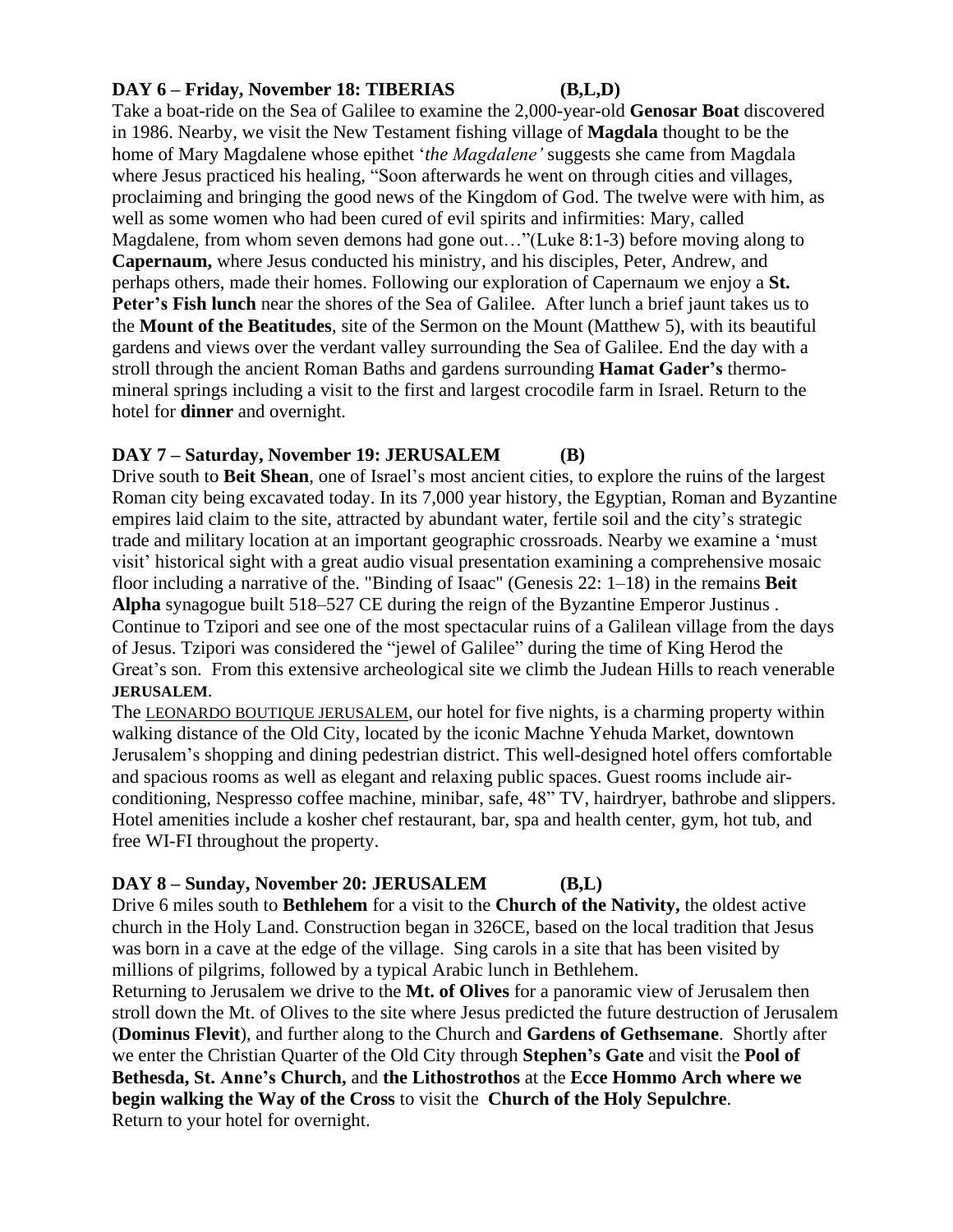### **DAY 9 – Monday, November 21: JERUSALEM (B,L)**

Drive east from Jerusalem to the lowest place on earth, the Dead Sea, for a visit to **Qumran** where the Dead Sea Scrolls were found in 1947. Continue to sorrowful **Masada,** a natural fortress with majestic ruins overlooking the Dead Sea. Take a cable car to the top of the plateau for a tour. Jewish zealots held the rock against the unrelenting  $10<sup>th</sup>$  Roman legion until 72AD, when a monumental siege, using an astounding attack ramp, conquered the fortress. The camps and other fortifications that encircle the mesa constitute the most complete Roman siege works to have survived to the present day. Descend by foot on the ramp to meet your bus and continue to **Kfar Hanokdim**. where (1:30pm) we glimpse the way of life of the Patriarchs with a **Bedouin lunch** and camel ride in the Negev Desert, an experience which may make you ready for a float on the **Dead Sea**. *(Bring towel, bathing suit and flip flops).* Return to Jerusalem for dinner and overnight.

### **DAY 10 – Tuesday, November 22: JERUSALEM (B)**

Visit the **City of David** and see excavations that reveal the earliest days of Jerusalem dating back to King David. If weather permits, walk through **Hezekiah's Tunnel** and the newly opened **Pilgrims Tunnel** direct to the Old City, followed by visits to the **Davidson Center** to see a multi-media presentation about Jerusalem in the days of the Second Temple, and the **Wohl Archaeological Museum** to examine the **Herodian Mansions** excavation from the Second **Temple Period.** We move on to the **Temple Steps**, a unique archaeological area with the original steps that led to the entrance of the Temple 2000 years ago then walk to the **Western Wall**, the holiest site in Judaism and the only visible remains of Herod's splendid Second Temple. From here we can visit the Temple Mount. The final highlight in the City of David is a visit into the Wall Excavations, also known as the Rabbinical Tunnels where we discover the huge arched spaces which link to a water tunnel cut through the rock to the north which was amazingly excavated in the Hasmonean period (163 to 37 BC). Return to your hotel for overnight.

## **DAY 11 – Wednesday, November 23: JERUSALEM (B)**

Visit the **Israel Museum** to see the Dead Sea Scrolls exhibition at the **Shrine of the Book** and the model of the city as it was in the days of Jesus, continuing on with a visit to the **Yad Vashem Holocaust Memorial**. *"As the Jewish people's living memorial to the Holocaust, Yad Vashem safeguards the memory of the past and imparts its meaning for future generations. For over half a century, Yad Vashem has been committed to four pillars of remembrance: Commemoration, Documentation, Research, and Education."* During our visit we meet a local cantor for a service in the memory of the 6,000,000 Jews. May we never forget the terrible price Israel paid to establish her country.

An afternoon drive through the **Elah Valley**, brings us to the site where David slew the giant Goliath, with only faith and a slingshot. Returning toward Jerusalem from this memorable valley we reach Tzuba, to enjoy panoramic views and fine wine with a visit to the **Kastel Winery**. We'll wrap up the day ambling through the **Machne Yehuda Market**, a landmark institution and one of the most prosperous and busy markets in Israel. Our tour will emphasize the market's cultural character including the types of foods sold, along with their uses and origins. As you stroll around the colorful stalls, you will see, hear, smell, and feel how Jerusalemites and visitors experience this thriving market as a vital symbol of Israeli resilience. Return to your hotel for overnight.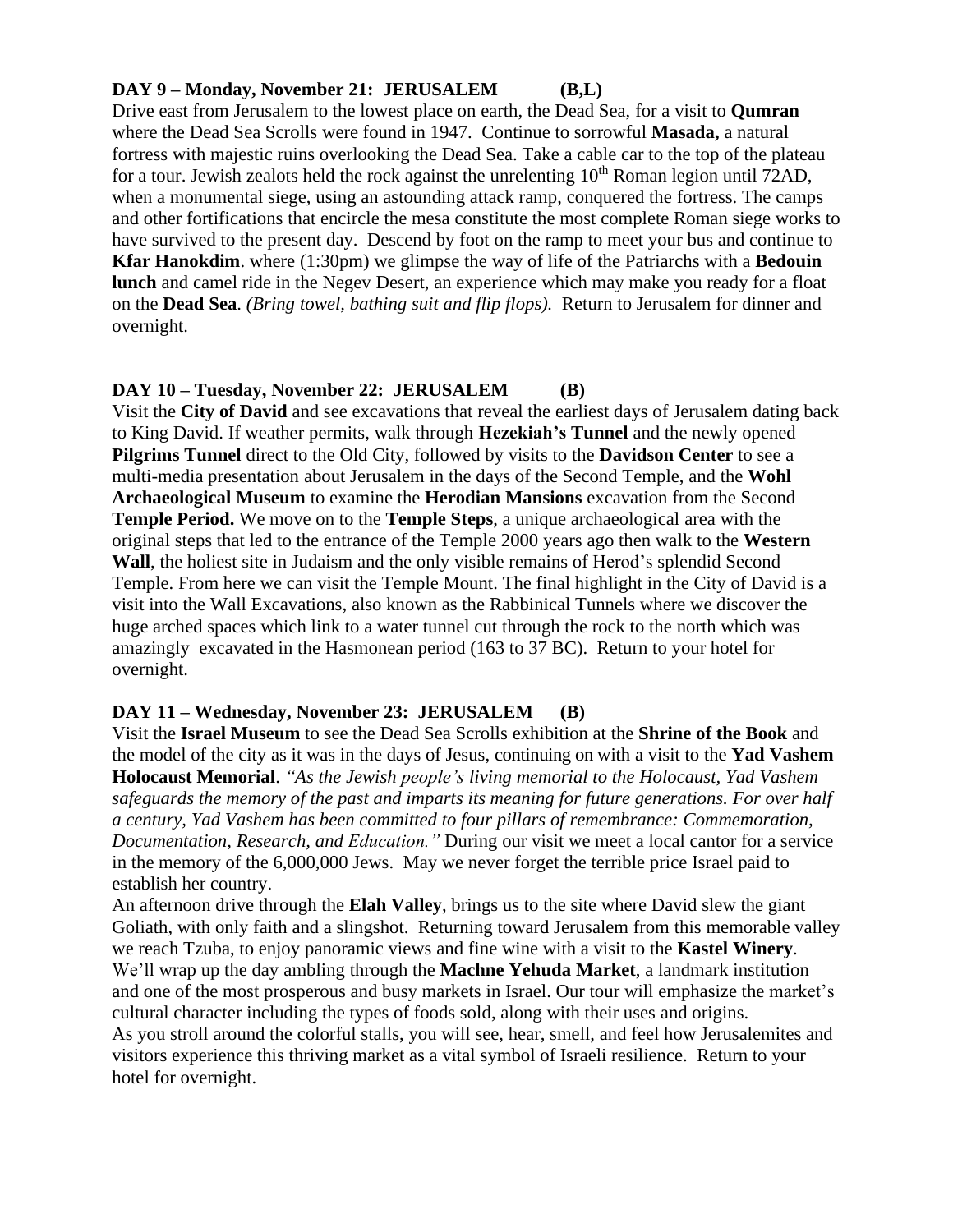## **DAY 12 – Thursday, November 24: PETRA (B,D)**

You will be picked up from your hotel and transferred to the Allenby Bridge. After passing through immigration into Jordan meet your **Ya'lla Tours** Jordan tour guide.

Drive to **Mt. Nebo**, the traditional burial site of Moses overlooking the Dead Sea and the Jordan Valley. The church is operated by Franciscan monks living in thearea, and houses magnificent mosaics dating back to the 6th century.

Continue to the holy city of **Madaba**, known for its outstanding Byzantine mosaics. Visit St. George's Cathedral and see the 6th-century mosaic floor depicting the earliest surviving map of the Holy Land.

This afternoon we drive through the dry, desolate, yet serenely colourful hills of the Arabah desert to Petra for overnight.

Our 4-star **OLD [VILLAGE](http://www.oldvillageresort.com/) RESORT** hotel in Petra is built in the style of a local 19thcentury village. Guest rooms are comfortably rustic, combining the charm of the past with the modern comforts and facilities of today such as climate control, free Wi-Fi, satellite TV, mini-bar and hair dryer. Hotel amenities include an indoor swimming pool, sauna and a restaurant.

**Dinner** - (7:30pm) We depart for nearby **Petra Kitchen** where you will learn how to cook Jordanian food and then dine on your own creations.

## **DAY 13 – Friday, November 25: WADI RUM (B,D)**

Today, we will tour the city of **Petra**, the ancient Nabatean capital hidden in the mountains of Southern Jordan. Travel part of the way on horseback and the rest on foot through the narrow canyon or siq. *(As a great deal of walking is included in the visit we suggest good walking shoes and a lightweight jacket)*. As you approach the end of the siq, the Treasury appears magnificently and immediately in front of you, an awesome start to an unforgettable experience. Now we begin our exploration of what both the Nabateans and Romans left for us to witness. The most adventurous will be invited to hike up to the spiritual "High Place," site of the sacrificial alter with a spectacular view of the ancient city and surroundings.

We close the day with a drive to Wadi Rum for a once in a lifetime experience for dinner and overnight.

Our camp, **SPACE [VILLAGE](http://wadirumspacevillagecamp.com/) LUXURY CAMP**, is a new luxury camp in Wadi Rum with 30 tents with en-suite facilities with toilet and shower, and fully furnished for your comfort. The camp features a restaurant, Bedouin sitting area, hot and cold water, and a variety of desert activities.

## **DAY 14 – Saturday, November 26: AMMAN (B,L)**

After breakfast, take an adventurous 4X4 vehicle ride into the oasis, with its awesome lunar landscape. The film Lawrence of Arabia was shot here. After lunch we return through the Arabah desert toward **Amman's King Alia Airport,** arriving at our Airport Hotel for overnight. Our hotel, **AMMAN [AIRPORT](http://www.ammanairporthotel.com/)**, is a four-star property located within 5 minutes of Queen Alia International Airport. All rooms are designed to provide the ultimate in comfort and convenience and are equipped with air-conditioning, telephone, high-speed internet, flat screen satellite TV, mini-bar, safe deposit box, and hair dryer. Hotel facilities and services include a 24-hour restaurant serving breakfast, lunch and dinner, fitness center, outdoor pool, a shopping arcade, 24-hour room service and laundry services.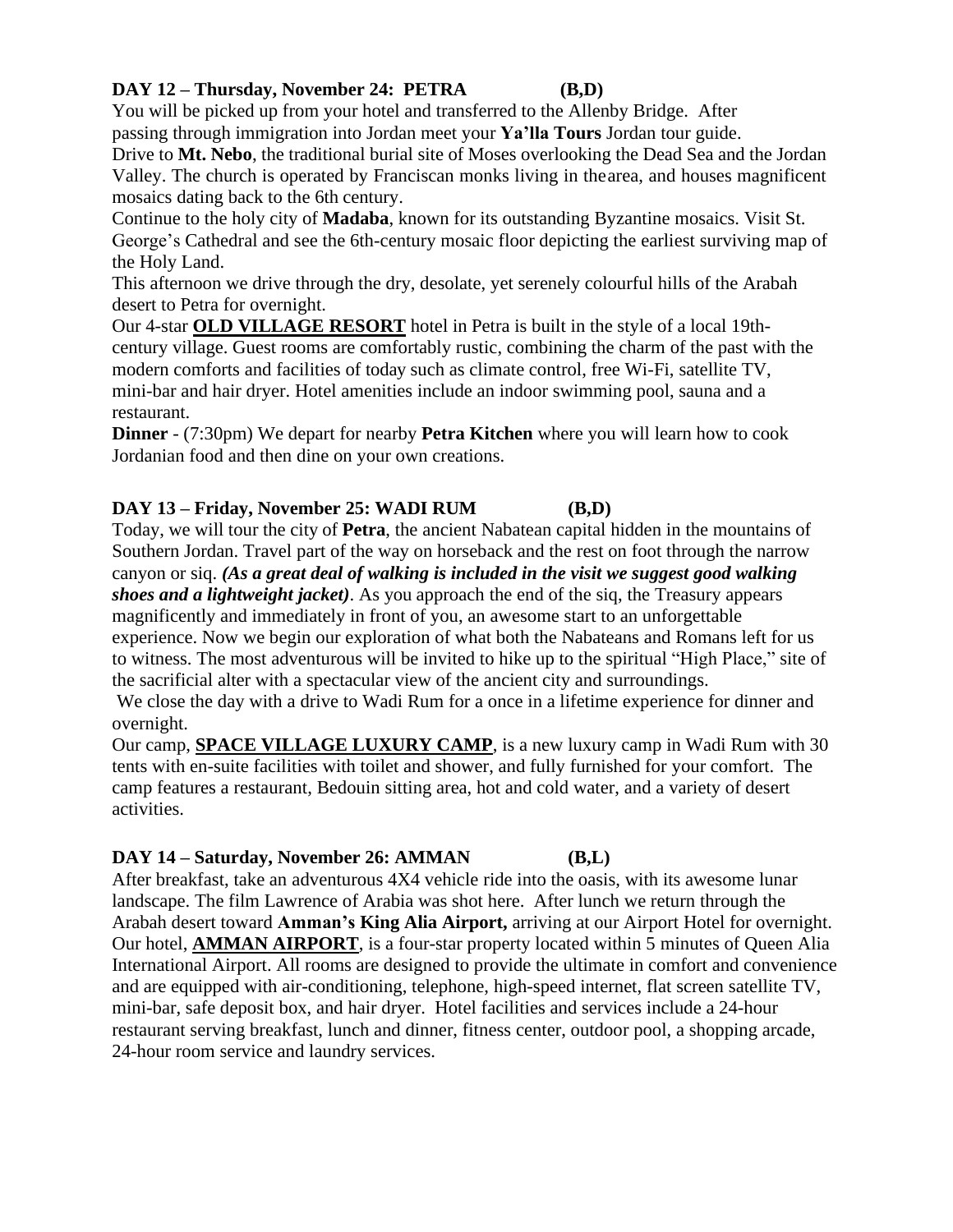### **DAY 15 - SUNDAY, MARCH 6: (B)**

Early morning transfer to Amman Airport for your Turkish Air flight #813 **nonstop** to Istanbul, departing at 6:10am and arriving at 9:45am. Connect to your Turkish Air flight #17 **nonstop** to Toronto, leaving at 3:30pm and arriving at 6:45pm.

# **Tour cost person in a double room: \$7,995.00 CAD Single supplement \$1,690.00**

# **TOUR INCLUDES:**

- \* Round-trip, economy class airfare from Toronto to Tel and return from Amman with Turkish Airlines.
- \* Departure tax & fuel charges (subject to change until the final invoice is issued.).
- \* 13 nights of accommodations with buffet breakfast daily.
- \* 5 dinners as per the itinerary.
- \* 12 days of touring in a private, air-conditioned bus with a licensed, English-speaking guide.
- \* Entrance fees as per the itinerary.
- \* **Private** boat-ride on the Sea of Galilee.
- \* 4X4 jeep ride in the Golan Heights and Wadi Rum.
- \* Druze lunch.
- \*St. Peter's fish lunch in the Galilee.
- \*Golan Heights Pelter Winery lunch
- \* Arabic lunch in Bethlehem.
- \* Bedouin lunch in the Negev.
- \* Lunch in Wadi Rum.
- \* Baggage handling at airport and hotels.
- \* Service fees and local taxes.
- \* **Ya'lla Tours** Pilgrims Kit, travel bag and travel documents.
- \* Free Wi-Fi in the bus throughout the trip.
- \* Personal headsets in Israel only.
- \* Border tax between Israel & Jordan.
- \* Entry visa to Jordan.
- \* Lounge pass for Toronto airport if your registration is received 90 days prior to departure.
- \* Tip to guides, drivers, restaurants and hotel.
- \* Services of a Pauwels Travel Tour guide.

# **PRICE DOES NOT INCLUDE:**

- **\*** Meals except as specified.
- \* Optional travel insurance as follows: Single Occupancy \$850.00

Double Occupancy - \$745.00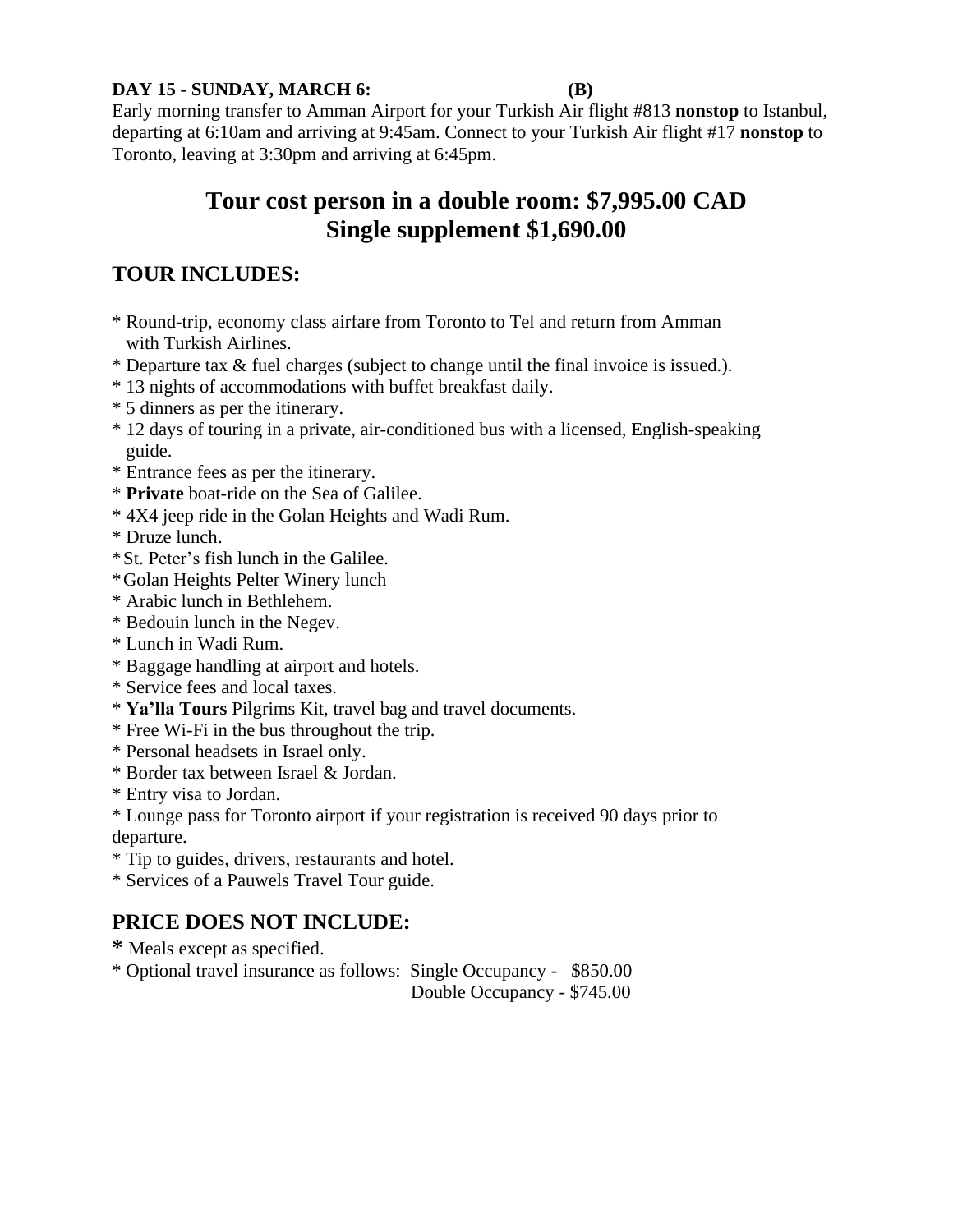#### TERMS & CONDITIONS

#### RESERVATIONS AND DEPOSITS:

Reservations should be made as early as possible to ensure the departure of your choice. A deposit of \$1000.00 required at the time of registration. Your reservation is confirmed upon receipt of your deposit and registration form. No reservations will be accepted without a signed registration form.

#### REFUND OF UNUSED ARRANGEMENTS:

Because the rates of Pauwels Travel Bureau Ltd. are based on group participation, no refund can be made for any tour accommodation or tour service or tour feature not taken. If cancellation occurs while the tour is in progress, no refund can be made for the tour portion not taken. We strongly suggest that to allow for any unexpected contingencies, you purchase the all-inclusive insurance.

#### CANCELLATION POLICY:

Refund of deposit less a \$100.00 admin fee is made if cancellation is received in writing by Pauwels Travel Bureau Ltd. more than 90 days prior to the departure date. For cancellation received in writing 90 days prior or less the following cancellation charges apply:

- **\*** For cancellation of 90 to 45 days prior to departure, a cancellation fee of 50% of the tour cost will apply.
- \* For cancellation of 44 to 30 days prior to departure, a cancellation fee of 75% of the tour cost will apply.
- \* For cancellation of 29 days and less prior to departure, a cancellation fee of 100% of the tour cost will apply.

#### RESPONSIBILITY:

The acceptance of the initial service to be provided under the tour shall be considered an acceptance by the tour member of those conditions. We also reserve the right to decline, to accept or retain any person as a member of the tour. We reserve the right without notice, to withdraw any part or all of the tour. Factors such as airline schedule changes, hotel overbookings, inclement weather, travel warnings by the Canadian Government etc. may necessitate changes in the itinerary. There may also be other circumstances in which changes become necessary or advisable. By commencing the tour, I agree to the release and agreement as included below.

#### RELEASE & AGREEMENT:

By placing my deposit and commencing the tour I understand and agree to the following:

- 1. That all tours are delivered in conjunction with other service providers, including but not limited to travel agent and booking services, airlines, hotel and accommodation providers, transportation providers including but not limited to coach, train and ferry services, restaurant providers, and local guides. We shall not be held responsible for the failure by any person or company to render any transportation, lodging or other travel service to be provided on the tour. All hotels, transportation and other travel services are provided subject to all the terms and conditions under which they are offered to the public generally.
- 2. I know that tour programs include walking and may including hiking and fitness programs that have potential hazardous activities associated with them. I should not participate prior to approval by my physician. I assume any and all other risks associated with these events included but not limited to falls, contact with other participants, the effects of the weather including high heat and/or humidity.
- 3. To release, indemnify and hold harmless Pauwels Travel Bureau and their affiliates (which term shall include parents, subsidiaries, officers, directors, shareholders, agents and employees of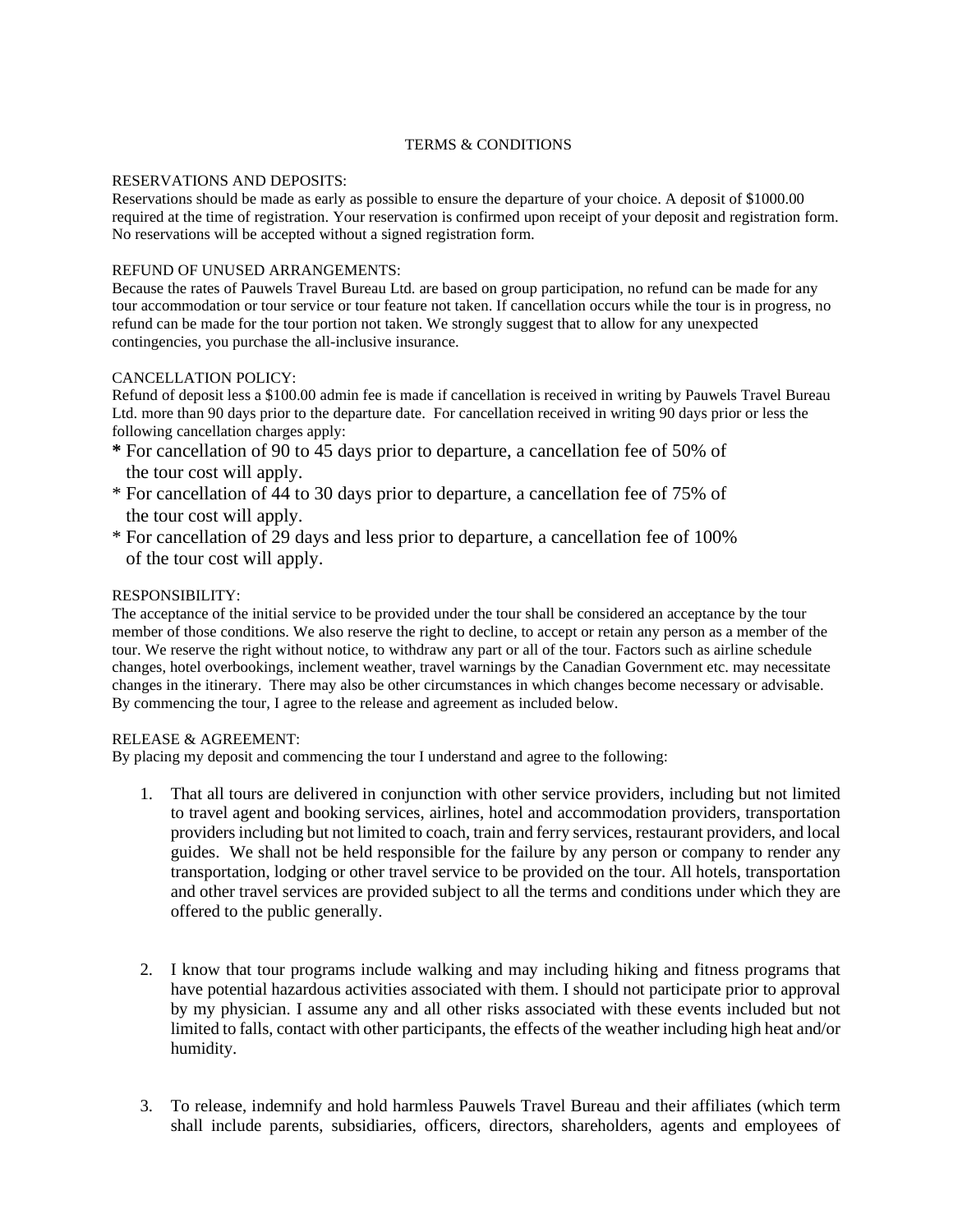Pauwels Travel Bureau as well as Pauwels Travel themselves) (the "Released Parties") from, and agree not to sue the Released Parties for, any claims that I may have arising from, or in connection with, any personal injury, bodily injury, mental anguish, emotional distress, physical, property or other damage that I may suffer from any cause whatsoever related in any way to my participation in thistour. Without limiting the generality of the foregoing, I release, indemnify and hold harmless the Released Parties from, and agree not to sue them for any personal injury, bodily injury, mental anguish, emotional distress, physical, property or other damage that I may suffer from the Released Parties' negligence other than from intentional or reckless acts by such parties. I further agree to release, indemnify and hold harmless the Released Parties from any and all acts of God, war (whether declared or undeclared), terrorist activities, incidents of politically motivated violence, illness or quarantine, strikes or government restrictions or the acts or omissions of any other agents over which the Released Parties have no direct or indirect control, including, without limitation, airlines, railways, bus companies, hotels, shipping companies, guides and sub-contracted agents or tour operators. This release also includes activities not offered that may be considered risky. I further release any Tour Directors, bus drivers or other individuals involved in my tour.

- 4. That the air carrier's liability for loss of or damage to baggage or property, or for death or injury to person, is limited by their tariffs, or the Warsaw Convention, or both.
- 5. That Pauwels Travel Bureau shall have no liability or responsibility for me when I am absent from activities, such as visits to friends or relatives or during stay-ahead/stay-behind option periods if the stay-ahead/stay-behind period does not include the services of a Tour Director.
- 6. To abide by directions of my Tour Director or other leadership personnel during my tour. Failure to do so may result in my termination from tour immediately. I understand that to disobey such rules or directions are to waive the right to any refund, and that I may be sent home at my own expense. The participant and family undertake full financial responsibility for any damage caused by the participant and agree to pay his/her return home on the first available flight, should his/her behavior be deemed detrimental to the welfare of the group.
- 7. To abide by all local laws when in Canada and abroad, including those concerning drugs and alcohol. (Minors must have parents' permission to use alcohol even if the local law would otherwise permit them to.) I understand that if I abuse or disobey such laws, even unintentionally, I waive my right to a refund, and Pauwels Travel may send me home at my own expense. I also understand that should local authorities be involved, I will be subject to the laws of the country I am visiting.
- 8. That if I become ill or incapacitated, Pauwels Travel and its employees, or a designated chaperone may take any action they deem necessary for my safety and well-being, including securing medical treatment (at my own expense) and transporting me home. In the event of a medical emergency, Pauwels Travel will attempt to cause appropriate treatment to be administered, and the traveller authorizes Pauwels Travel to do so. Pauwels Travel, however, makes no warranty that it will be able to cause effective (or any) emergency treatment to be administered.
- 9. That Pauwels Travel may use any film likenesses taken of me and any of my comments while on a tour for future publication and also use my contact information for future Pauwels Travel communications.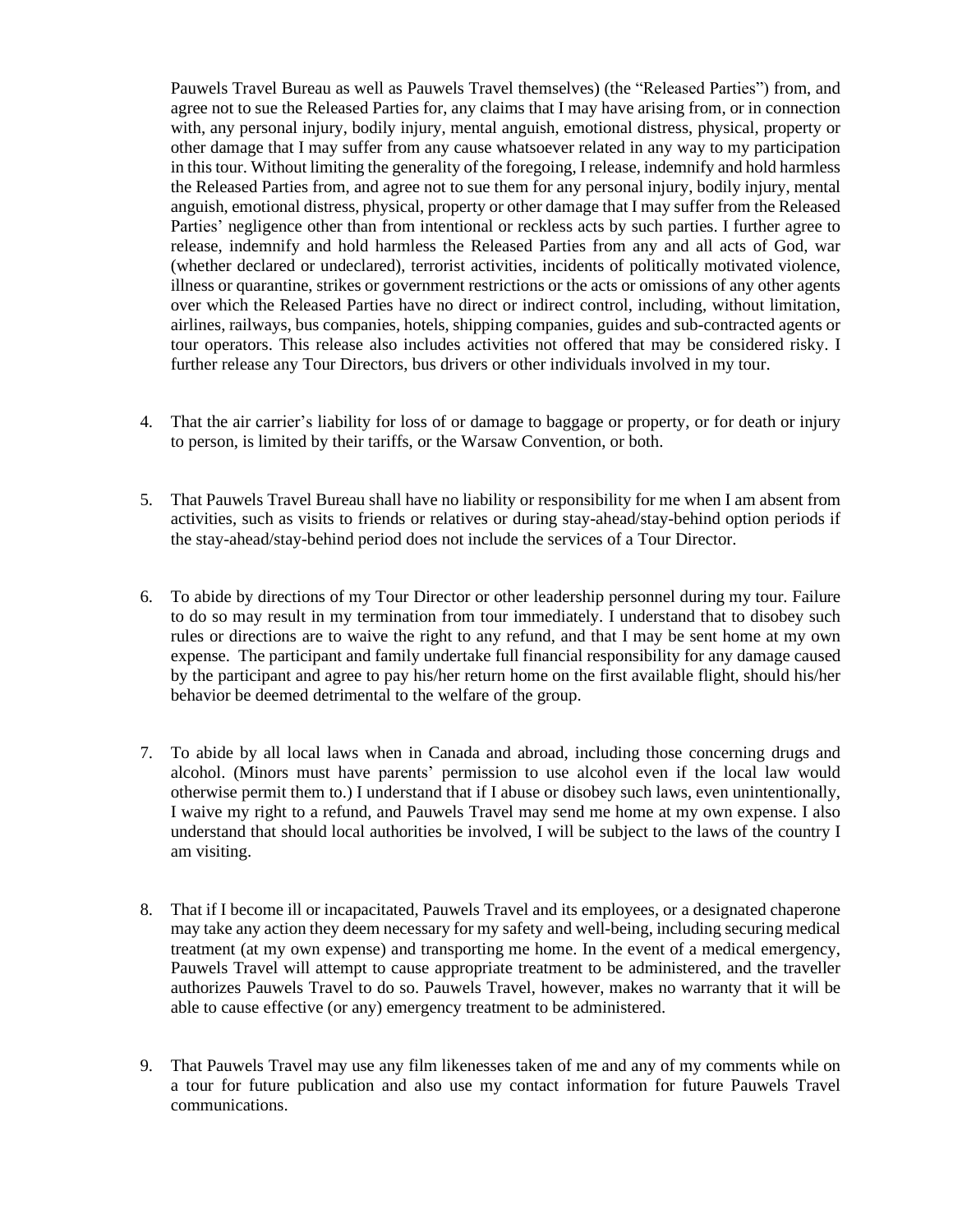#### **REGISTRATION FORM**

Please book \_\_\_\_seat(s) on the "Eternal Israel & Jordan' from November  $13 - 27$ , 2022.

| Enclosed is my/our deposit of                                 | $(1100.00$ per person, <i>plus</i> insurance premium if taken, |  |
|---------------------------------------------------------------|----------------------------------------------------------------|--|
| refundable until 90 days prior less an admin fee of \$100.00) |                                                                |  |

**Deposit and insurance premium, if taken, are due with registration. You will be invoiced for the balance. Due date for final payment will be 15 August, 2022.**

#### **WE REQUIRE A COPY OF YOUR PASSPORT (INFORMATION PAGES ONLY) VALID 6 MONTHS AFTER TOUR TO BE SENT IN WITH YOUR REGISTRATION FORM.**

PASSPORT NAME(S): **Please** indicate the appropriate title (Mr., Mrs., Miss, Dr., Ms.)

| $\sim$<br>O<br>______ | .<br>      | __________   |
|-----------------------|------------|--------------|
| $\sim$                | $\sim$ $-$ | ____________ |
| C.                    | .          | _________    |
|                       |            | _____        |

If applicable, give your commonly used first name as you would like it to appear on your name tag: (e.g. "Liz" for "Mary Elizabeth")

| _________     |      | $-1$      |      |
|---------------|------|-----------|------|
| ________      |      | _________ |      |
| ∍<br>________ | ____ |           | ____ |

\_\_\_\_\_\_\_\_\_\_\_\_\_\_\_\_\_\_\_\_\_\_\_\_\_\_\_\_\_\_\_\_\_\_\_\_\_\_\_\_\_\_\_\_\_\_\_\_\_\_\_\_\_\_\_\_\_\_\_\_\_\_\_\_\_\_\_\_\_\_\_\_\_\_\_\_\_\_

If traveling alone, is a SINGLE ROOM REQUIRED? YES\_\_\_\_\_ NO\_\_\_\_\_\_

If sharing, what is your bed preference: twin  $(2 \text{ beds})$   $(1 \text{ bed})$ 

**SPECIAL REQUIREMENTS**: We find the earlier a request is made, the more success we have in filling it, so please list any dietary requests, allergies, any special physical needs or frequent flyer numbers etc here. \_\_\_\_\_\_\_\_\_\_\_\_\_\_\_\_\_\_\_\_\_\_\_\_\_\_\_\_\_\_\_\_\_\_\_\_\_\_\_\_\_\_\_\_\_\_\_\_\_\_\_\_\_\_\_\_\_\_\_\_\_\_\_\_\_\_\_\_\_\_\_\_\_\_\_\_\_\_\_\_\_

We cannot ensure requests made 30 days or less prior to departure will be possible.

**Insurance**, Please call the office for premiums then record it on application and add premium to deposit.

I /we would like to purchase (please check and record your rate):

| Name:                 | Date of Birth:      |
|-----------------------|---------------------|
| Name:                 | Date of Birth:      |
| All-inclusive Package | Non-medical Package |

Other \_\_\_\_\_\_\_\_\_\_\_\_\_\_\_\_\_\_\_ **OR** Decline Insurance \_\_\_\_\_\_\_\_\_\_\_\_\_\_\_\_\_\_\_\_\_\_\_\_\_\_\_\_\_\_\_\_\_

**PAYMENT:** Cheque payable to Pauwels Travel or e-transfer to [touors@pauwelstravel.com.](mailto:touors@pauwelstravel.com) Pauwels Travel is not accepting credit card payments at this time however Y'Alla tours will be happy t process payments for the tour. Please inquire with the office for more information.

**"I/we agree to the terms and conditions attached to the program, have indicated our insurance choice, indicated any special requests and included payment".**

Date (Signature)(s)

Please forward this completed and signed form, copy of passport and payment to: PAUWELS TRAVEL BUREAU LTD. 55 Dufferin Ave, Brantford, Ontario N3T 4P6 TICO #1257995 Tel: 519-753-2695/1-800-380-3974 – Fax: 519-753-6376 - Email: [tours@pauwelstravel.com](mailto:tours@pauwelstravel.com)